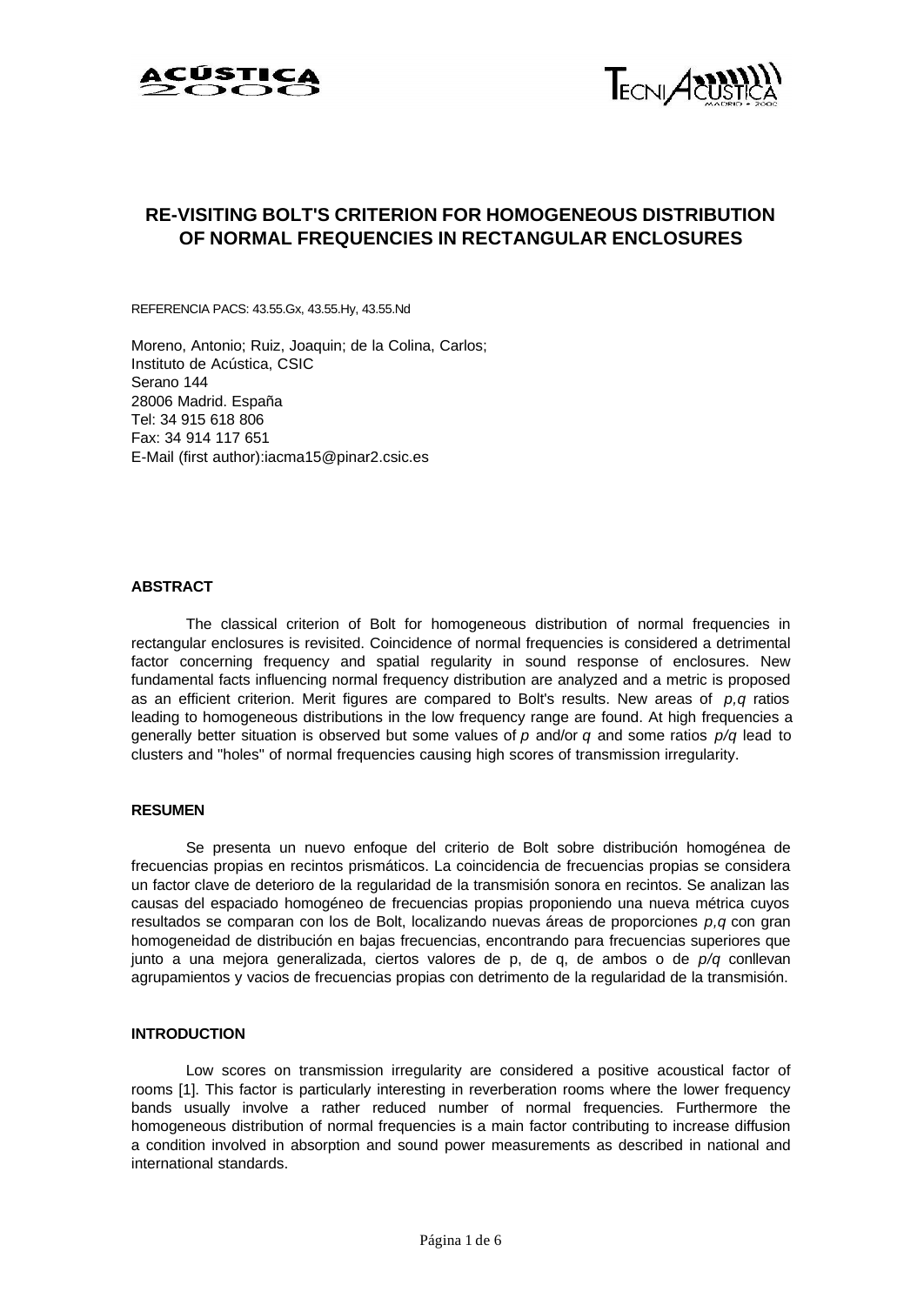



It is well known that the total number of normal frequencies mainly depends of the volume of the room throw the power 3 of frequency under consideration. However in rectangular enclosures contributions of other geometrical factors such as surface and perimeter is recognized to play an important role in the low frequency range [2, 3].

To minimize the rather big fluctuations of sound levels inside a truncated pyramidal enclosure of 0.42 cubic meters, usual in power measurements of telephonic rings was the motivation of the present work. The starting idea of introducing a grating diffuser, conditioned the use of a rectangular enclosure and the choice of the "best" proportions.

#### **THEORETICAL BACKGROUND**

It is generally admitted that diffusion hypothesis involved in geometrical-statistical acoustics theories are satisfied in rectangular enclosures at frequencies over Schroeder's frequency. This frequency is given by the equation [4]:

$$
f=2000\sqrt{\frac{T}{V}}
$$

V being the room volume in cubic meters, T the reverberation time in seconds and f the frequency in herzs. This condition involves a modal overlapping of, at least, 3. Under these conditions the frequency response relating two arbitrary fixed points in the room results quite smooth. A similar result is obtained at a fixed frequency when the position of the receiving point location varies. As indicated, under these conditions the sound field is ideally diffuse. Therefore transmission irregularity, defined as the difference between the sum of local maximum levels and the sum of local minimum levels becomes low.

Mainly because of subjective effects of noise, frequencies as low as 100 Hz are to be considered in sound absorption and power measurements in reverberant rooms. If 5 s as reverberation time and 200  $\mathrm{m}^3$  as volume are admitted as usual values for reverberant rooms, the Schroeder's limiting frequency, becomes about 315 Hz. Within this 1/3 octave frequency band there is about 500 normal frequencies. At 100 Hz, there are only 16 normal frequencies and a modal overlapping of 0.6. Some authors [3], studying diffusion based on correlation analysis conclude that reasonably good diffusion is to be admitted at frequencies as low as 125 Hz, for modal overlapping about 0.2, well below the value involved in the above limiting frequency, and with a rather reduced number of normal frequencies, about 40 within the 1/3 octave band centered at 125 Hz. The shape of the room is argued to be the responsible factor of that behavior, and guidelines of some standards for a proper choice of proportions is mentioned to be respected by the rooms where experiments were conducted.

Therefore in the low frequency range a homogeneous spacing of normal frequencies becomes of most importance to minimize transmission irregularity and, given a constant volume, the influence of room proportions is the main factor to consider.

#### **NORMAL FREQUENCY SPACING AND BOLT'S CRITERION**

On a preliminary report [5] of more complete studies on normal frequency spacing statistics Bolt presented a low frequency spacing index, *y<sup>1</sup>* , and a quality criterion related to the room dimension ratios. This spacing index, related to transmission irregularity but in fact a direct metric of statistical fluctuation in frequency spacing, is defined by the equation:

$$
\boldsymbol{y} = \frac{1}{\boldsymbol{m}_1 - \boldsymbol{m}_2} \sum_{a}^{b} (\frac{\boldsymbol{d}^2}{\overline{\boldsymbol{d}}})
$$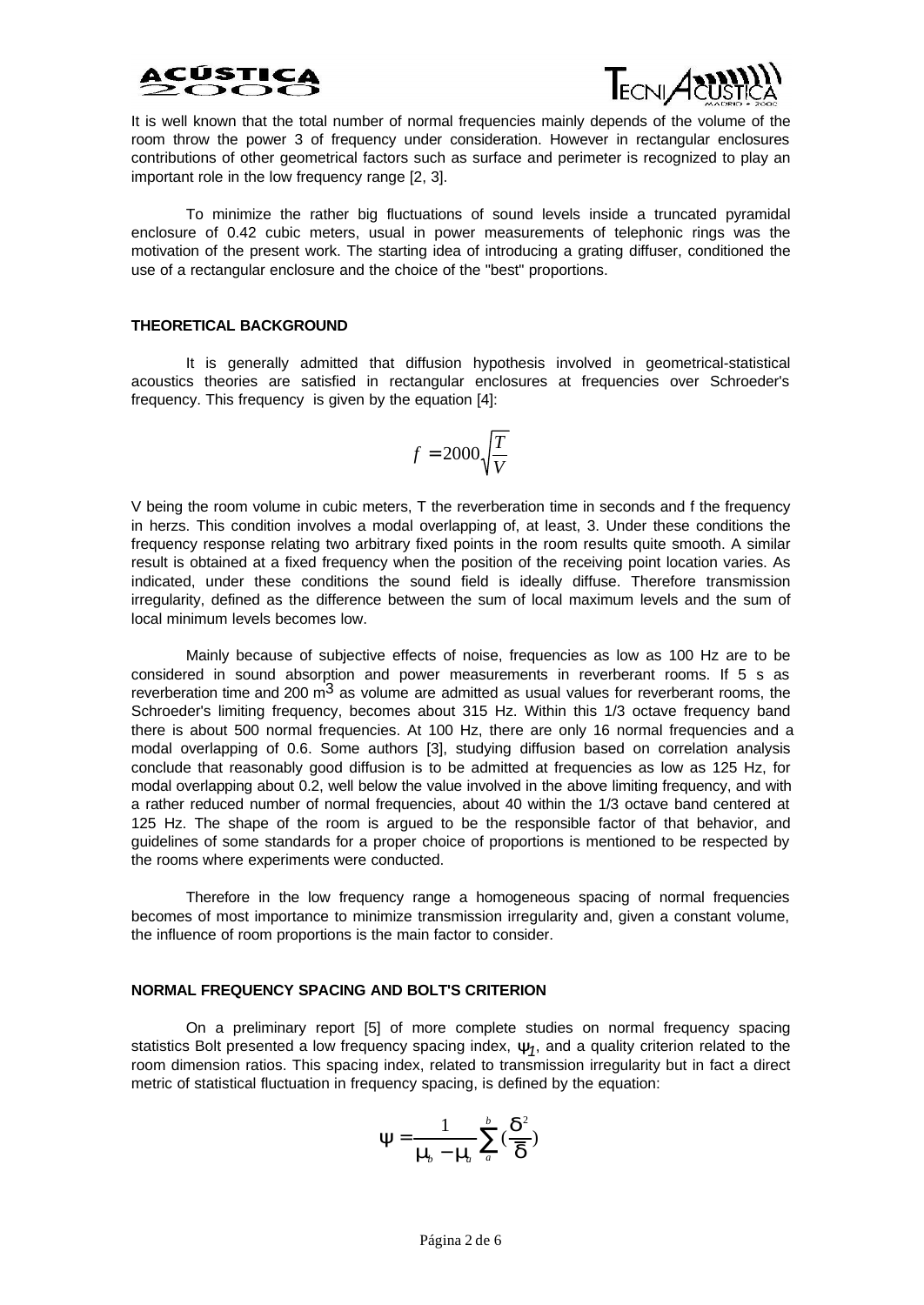



*d* being the actual normal frequency spacing and *d* the mean theoretical spacing at the space *d* between  $m$  and  $m$ <sub>*b*</sub>, of the dimensionless frequency  $\mu$ <sup>3</sup> $\sqrt{\ }V$ (f/c), where *V* is the room volume, *f* the frequency and *c* the speed of sound. Index *y<sup>1</sup>* corresponds to *m<sup>a</sup> = 0.5* and *m<sup>b</sup> = 1.5.* Spacing is said to be more and more homogeneous as *y* approaches 1, a limit situation in which every actual spacing equals the average value spacing. As *y* increase actual spacing becomes more and more irregular.

The following figure represents Bolt's criterion, stated in terms of the room dimension ratios *1: X:Y*, normalized to the shortest dimension. Ratios inside the clear zone lead to "smoothest frequency response at low frequencies in small rectangular rooms" (sic, reference 5).



*Figure 1. Bolt's criterion of dimension ratios of rectangular enclosures for homogeneous spacing of normal frequencies*

The previous figure was derived from a graphic where isopleths of  $\mathbf{y}_\textit{1}$  were computed as a function of the dimension ratios *1:p:q*, this time normalized to the longest dimension of the room. The border of clear zone of previous figure corresponds to  $y_1$ = 1.5. A recomputation of  $y_1$ , as a function of *p,q*, is represented in the following figure for a matrix of 91x91 elements. Interpolation, indicated by color lines, is an automatic feature of the representation program used ( *J* ). Blue zones correspond to low values of  $y_1$ , increasing until red zones that correspond to the highest values. Most outlines and values of this figure are nearly coinciding with Bolt's figure, but some new zones of *p,q* with high homogeneous distributions of normal frequencies, can be observed. Among them the zone around *p=0.45*, *q=0.3* is of particular relevance.

The main diagonal,  $p = q$ , corresponds to bad distributions. From that line some emerging cases are to be signaled  $p=q=0.3$ ,  $p=q=0.5$  and the worse that corresponds to  $p=q=1$ , the cubic room, as it is well known.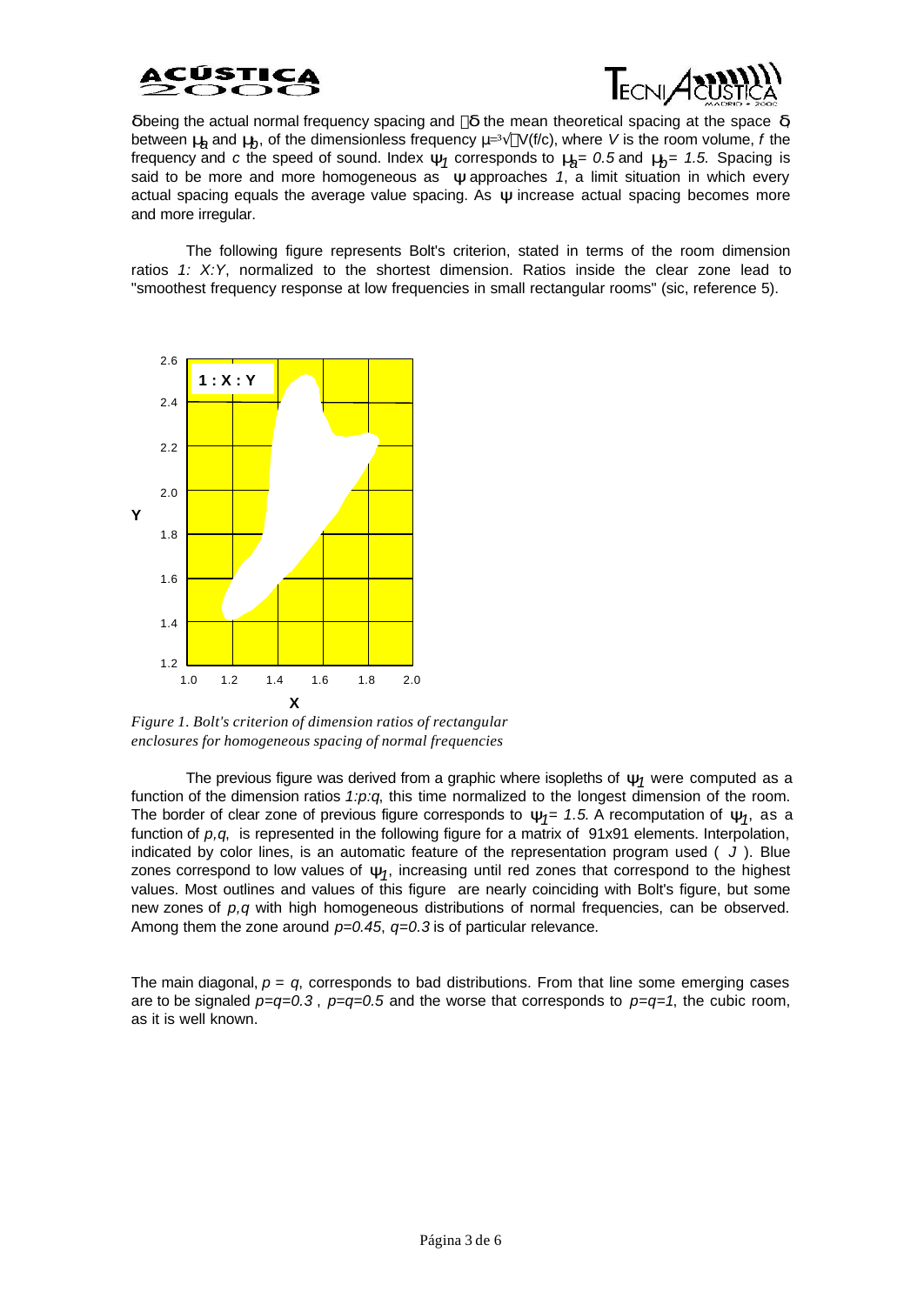

Figure 2. Low frequency spacing index  $\mathbf{y}_{\bar{I}}(p,q)$ , of rectangular enclosures. *Blue zones: highly homogeneous spacing of normal frequencies.*

# **DISCRETE VERSUS CONTINUOUS DISTRIBUTIONS OF NORMAL FREQUENCIES**

Spacing of normal frequencies of rectangular enclosures as a function of dimension ratios *p,q*, and the frequency dimensionless parameter *m* can be approached by the polynomial equation,

TECNIA<sup>8</sup>

$$
\frac{dm}{dn} = 1/(4pm^2 + p\frac{(p+q+pq)}{(pq)^{2/3}}m + \frac{1}{2}\frac{(1+p+q)}{(pq)^{1/3}}
$$

It can easily be observed that represents a function monotonically decreasing as *m* increases, independently of the couple of values (*p,q*). Let us consider the interval *0£m£3*, that contains about 300 normal frequencies, then encompassing the frequency interval where homogeneous distribution is of particular importance. Combining all possible pairs *p,q* , the resulting functions *dm/dn* locate inside the limiting curves of the Figure 3. It means that normal frequency spacing follow quite similar variations independently of the couple (*p,q*), and more and more similar as *m* increases. Double logarithmic representation indicates an asymptotic behavior of *dm/dn* towards high frequencies, as can be easily seen from equation. Also the nearness with the statistics spacing found by Schroeder, for microwave cavities is evident[6].



*Figure 3. Continuous approach of normal frequency spacing in rectangular rooms*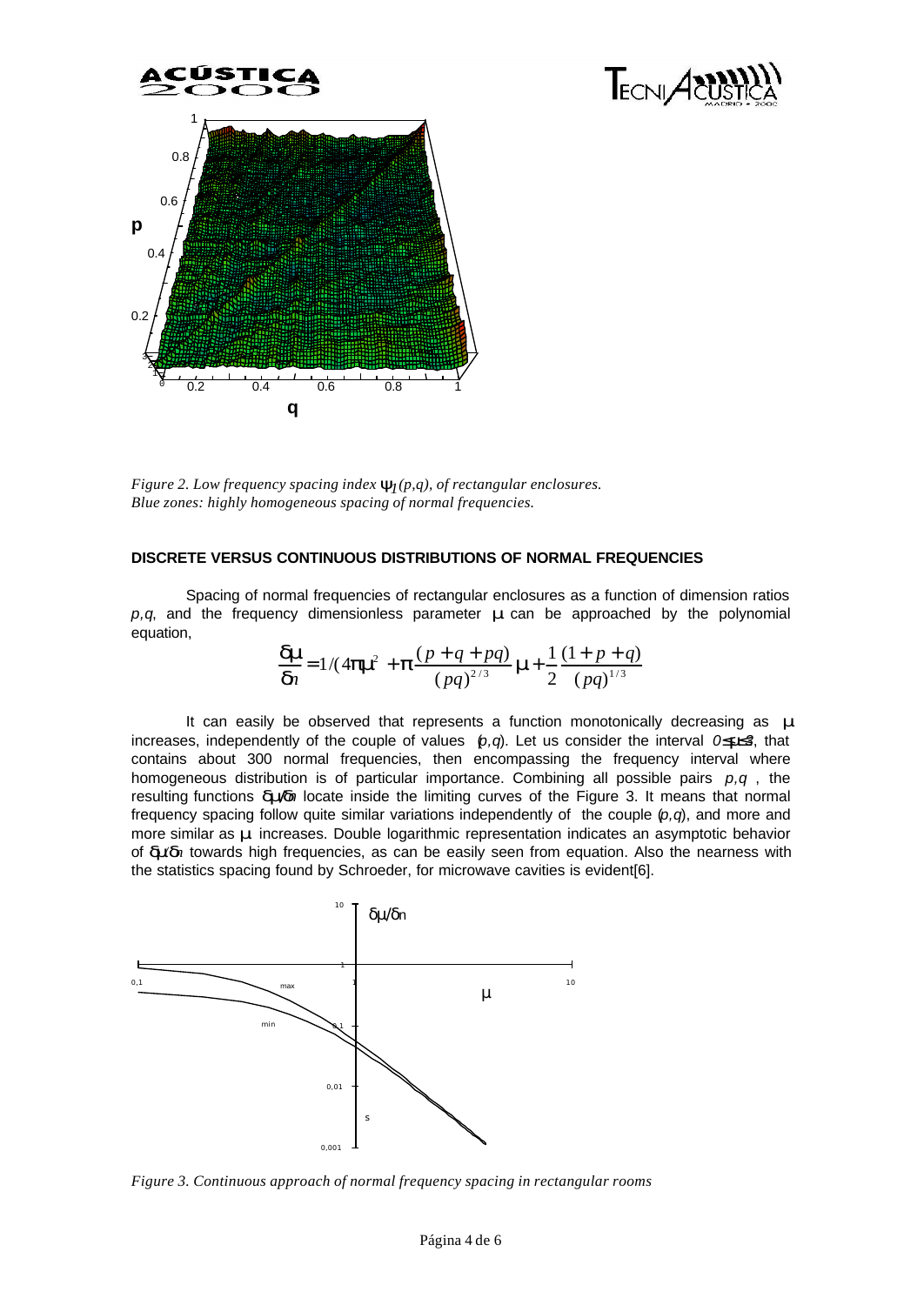



When **dnd**<sup>*n*</sup> is computed using actual distributions of normal frequencies  $m_{x,ny,nz}$ , discrete distributions are obtained, every distribution depending on the couples (*p,q*). However every discrete distribution tends, through *p,q*, to the associated continuous polynomial distribution. Low scores of  $(dm/d)_{nx,ny,nz}$  in an interval *dm* are compensated with overscores in the near frequency intervals and the polynomial results similar to the best fitting. Assuming the previous observation of equivalence among all polynomial spacings the most homogeneous spacing of normal frequencies in rectangular enclosures is obtained with the couple (*p,q*) that best follows the corresponding polynomial. A particularly well adapted metric derives from the lest squares method of fitting. If differences are normalized to the mean spacing a new index can be obtained:

$$
\boldsymbol{y}_p = \frac{mean(\overline{\boldsymbol{d}})1}{\boldsymbol{m}_p - \boldsymbol{m}_a} \sum_{a}^{b} (\boldsymbol{d} - \overline{\boldsymbol{d}})^2
$$

where *d* is the local mean of normal frequency spacing, corresponding to actual spacing *d*, and *mean(*  $\overline{d}$ ) represents the mean of d over  $\overline{m}$  –  $\overline{m}$  . Defined in this way  $\overline{y}_p$  is something similar to the second statistical moment of *d*. The lower the value of this index is the more homogeneous the spacing becomes. The best situation corresponds to *yp=0*.

Figure 4 shows index  $y_{p1}$  ( $n_{\!\!\!j}$  = 0.5 and  $n_{\!\!\!j}$  = 1.5). Similarity with Figure 2 for index  $y_l$  is quite obvious. Therefore both indices are nearly equivalent but  $\mathbf{y}_p$  indicates more clearly the relation among continuous and discrete distributions of normal modes in rectangular enclosures



*Figure 4. Like Figure 3, for the new proposed low frequency spacing index*  $\mathbf{y}_{p1}(p,q)$ 

The influence of higher values of the frequency limits *m<sup>a</sup>* and *m<sup>b</sup>* , has been studied because  $y_{n,l}$  only include approximately the first 25 normal frequencies (the couple  $p,q$  slightly influences this number). When the frequency limiting interval, one octave width, is translated towards higher frequencies different figures are obtained but some general conclusions can be derived:

a) there is a general evolution to lower values of  $y_p$  ; an evolution to more homogeneous spacing of normal frequencies, in a global sense, is expected

b) over the background indicated in a) emergent lines of relatively high values of  $\mathcal{Y}_p$  are found, that correspond to lines *p=constant*, *q=constant* or *p/q=constant*.

Conclusion b) indicates that the simple increase of frequency do not ensures homogeneous distributions of normal frequencies but straight liness correspoindeing to particular *p* and/or *q* values, lead to high scores of transmission irregularities. The most significant values are 0.5 , 0.25 for *p* or *q*, and 1, 0.5, and 0.3 for *q/p*. Quite similar results were found by Sepmeyer[7]. For these *p,q* couples probability density functions of normal frequency spacing in rooms [6]